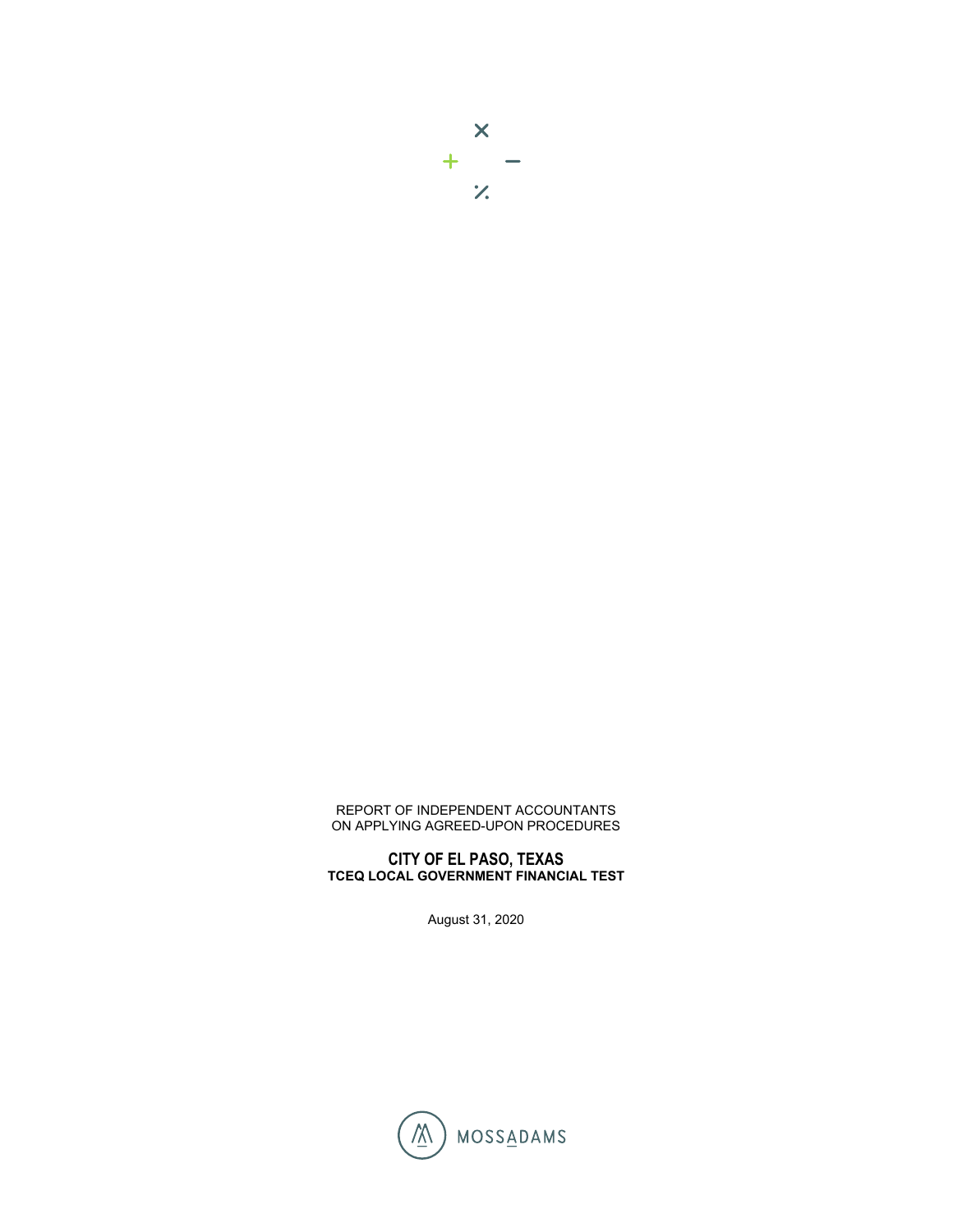

## **Report of Independent Accountants on Applying Agreed-Upon Procedures**

The Honorable Mayor and Members of the City Council City of El Paso, Texas

We have performed the procedures enumerated below, which were agreed to by the management of the City of El Paso, Texas (the City) to the ratios provided by the City as of and for the year ended August 31, 2020. The City is responsible for the ratios as of and for the year ended August 31, 2020, and the sufficiency of these procedures is solely the responsibility of the City. Consequently, we make no representation regarding the sufficiency of the procedures enumerated below either for the purpose for which this report has been requested or for any other purpose.

The agreed-upon procedures we performed, and the results are as follows:

1. Recalculate the ratio of cash plus marketable securities to total expenditures and note if the ratio is greater than or equal to 0.05 and compare the total cash plus marketable securities and the total expenditures to those amounts reported in the City's Comprehensive Annual Financial Report (CAFR) as of and for the year ended August 31, 2020.

**Result:** We recalculated the ratio of cash plus marketable securities to total expenditures. We noted the ratio was greater than or equal to 0.05 and the amounts of total cash plus marketable securities and the total expenditures agreed to the amounts reported in the City's CAFR without exception.

| Cash and Marketable Securities                                | 370.101.886 |
|---------------------------------------------------------------|-------------|
| Total expenditures                                            | 775.771.374 |
| Ratio of cash and marketable securities to total expenditures | 0.48        |

2. Recalculate the ratio of annual debt service to total expenditures and note if the ratio is less than or equal to 0.20 and compare the annual debt service and the total expenditures to those amounts reported in the City's CAFR as of and for the year ended August 31, 2020.

**Result:** We recalculated the ratio of annual debt service to total expenditures. We noted that the ratio was less than 0.20 and that the amounts of annual debt service and total expenditures agreed to the amounts reported in the City's CAFR without exception.

| Annual debt service                                | 132.064.234 |
|----------------------------------------------------|-------------|
| Total expenditures                                 | 775.771.374 |
| Ratio of annual debt service to total expenditures | 0.17        |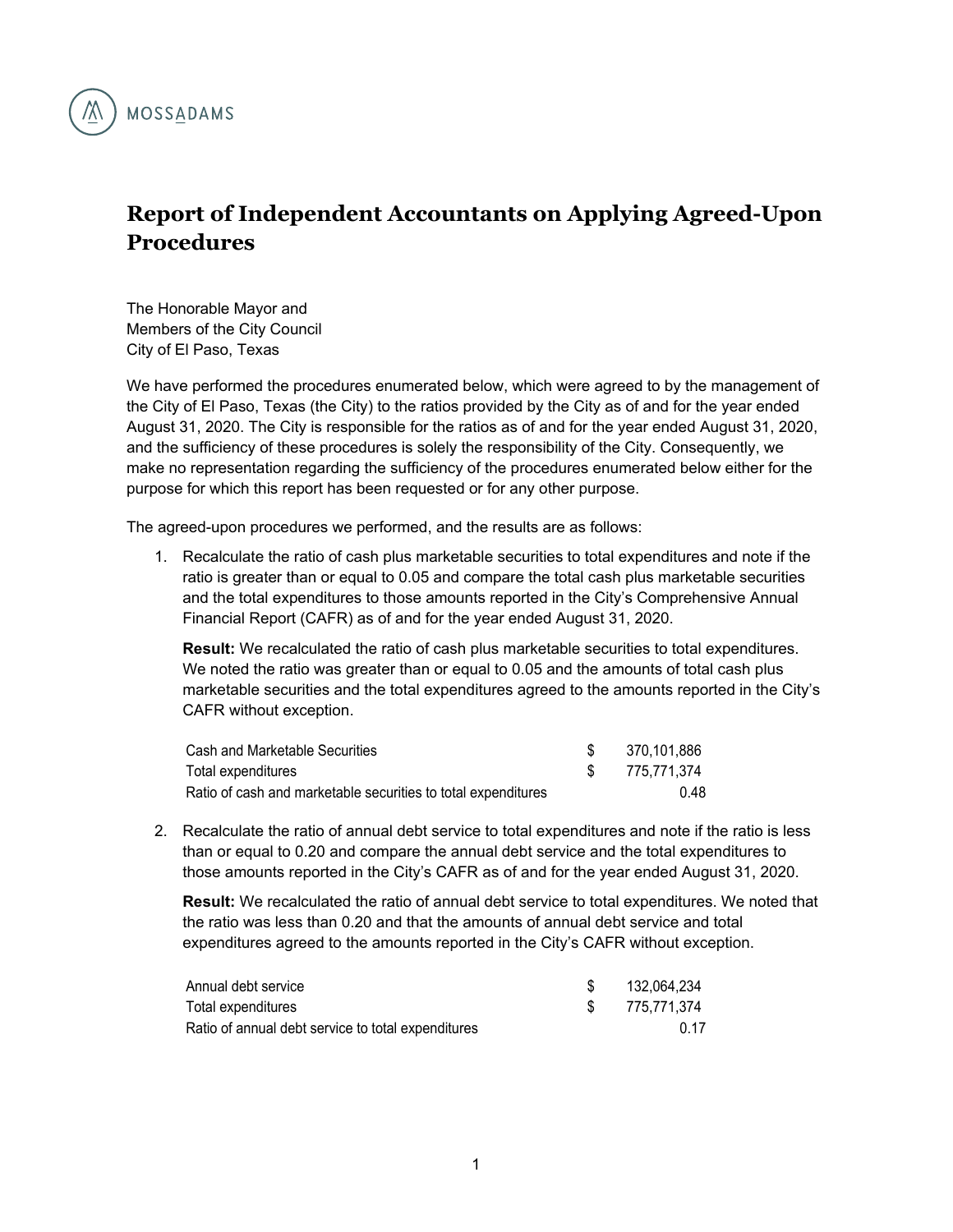3. Obtain a copy of the City's Independent Auditor's Report included in the City's CAFR and note whether the financial statements were prepared in accordance with accounting principles generally accepted in the United States of America and that an unmodified opinion was issued.

**Result:** We obtained a copy of the City's Independent Auditor's Report included in the City's CAFR as of and for the year ended August 31, 2020. We noted the financial statements were prepared in accordance with accounting principles generally accepted in the United States of America and that an unmodified opinion was issued.

4. Recalculate the computation of excess revenue over expenditures to determine if the City has not operated at a deficit equal to 5.0% or more of the total annual revenue for the periods presented and compare the total amount of annual revenue and expenditures used in the recalculation to those amounts reported in the City's CAFR as of and for the year ended August 31, 2020.

**Result:** We recalculated the computation of excess revenue over expenditures for the years ended August 31, 2020 and 2019. We noted that the City had not operated at a deficit equal to 5.0% or more of the total annual revenue for periods presented and the total amount of annual revenue and expenditures agreed to the amounts reported in the City's CAFR without exception.

|                                          | Year Ended August 31, |             |    |             |
|------------------------------------------|-----------------------|-------------|----|-------------|
|                                          |                       | 2020        |    | 2019        |
| Total annual revenues                    | \$                    | 905,593,393 | \$ | 841,785,473 |
| Total annual expenditures                | \$                    | 775,771,374 | \$ | 763,037,371 |
| Excess of revenue over expenditures      | S                     | 129,822,019 | \$ | 78,748,102  |
| Percent excess divided by annual revenue |                       | 14.34%      |    | 9.35%       |

5. Obtain a copy of the City's audited financial statements as of and for the year ended August 31, 2020 to note whether there are disclosures that the City is in default on any outstanding general obligation bonds as of the date of the financial statements.

**Result:** We obtained a copy of the City's audited financial statements as of and for the year ended August 31, 2020 and noted they did not include disclosures regarding default on any outstanding general obligation bonds as of the date of the financial statements.

6. Obtain a copy of the City's audited financial statements as of and for the year ended August 31, 2020 and note if any outstanding general obligation bonds are rated lower than Baa as issued by Moody's or BBB as issued by Standard and Poor's.

**Result:** We obtained a copy of the City's audited financial statements as of and for the year ended August 31, 2020 and noted the City's outstanding general obligation bonds were not rated lower than Baa as issued by Moody's or BBB as issued by Standard and Poor's.